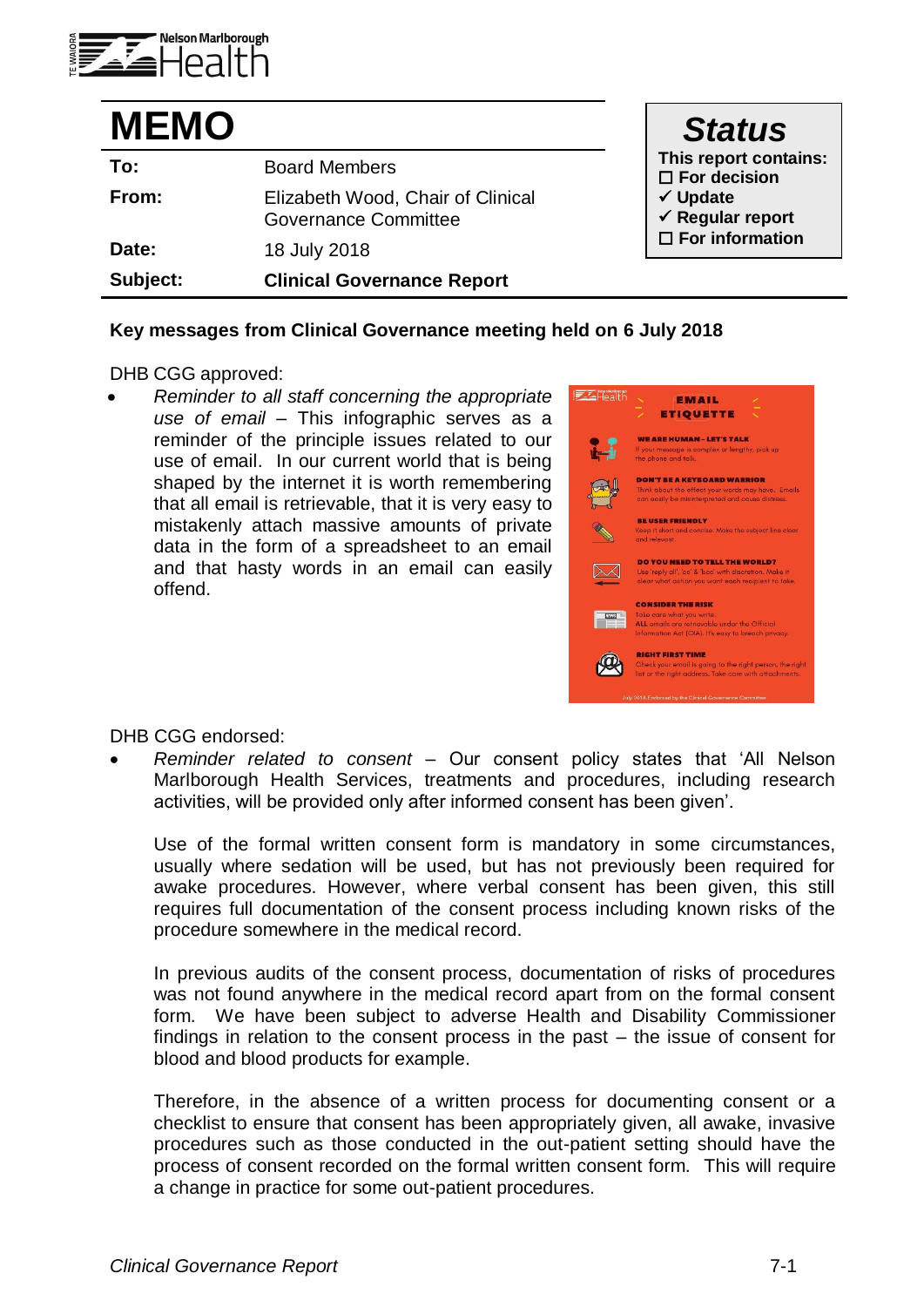

DHB CGG noted:

- *Modified major adverse event procedure –* actions after a major adverse event can have a significant and long term impact on not only the patient affected but also the staff involved. The aim is to enable clinicians involved to provide open disclosure and support of the patient affected while at the same time ensuring that all affected staff are supported and the formal event review process can occur in a fair and independent way.
- *Flu season –* Congratulations go to those wards and departments that have achieved the Ministry of Health Target of 80% of healthcare workers to be vaccinated: ED, HDU/ AAU, Paediatrics in Wairau and DSU, Paediatrics and Ward 9 in Nelson. See following graphs.





 *A Window on the Quality of New Zealand's Health Care 2018 –* This annual report from the Health Quality and Safety Commission provides a snapshot of where we are as a country. The following graphs are extracted from the report:

Our life expectancy at age 65 is comparable to other OECD countries.